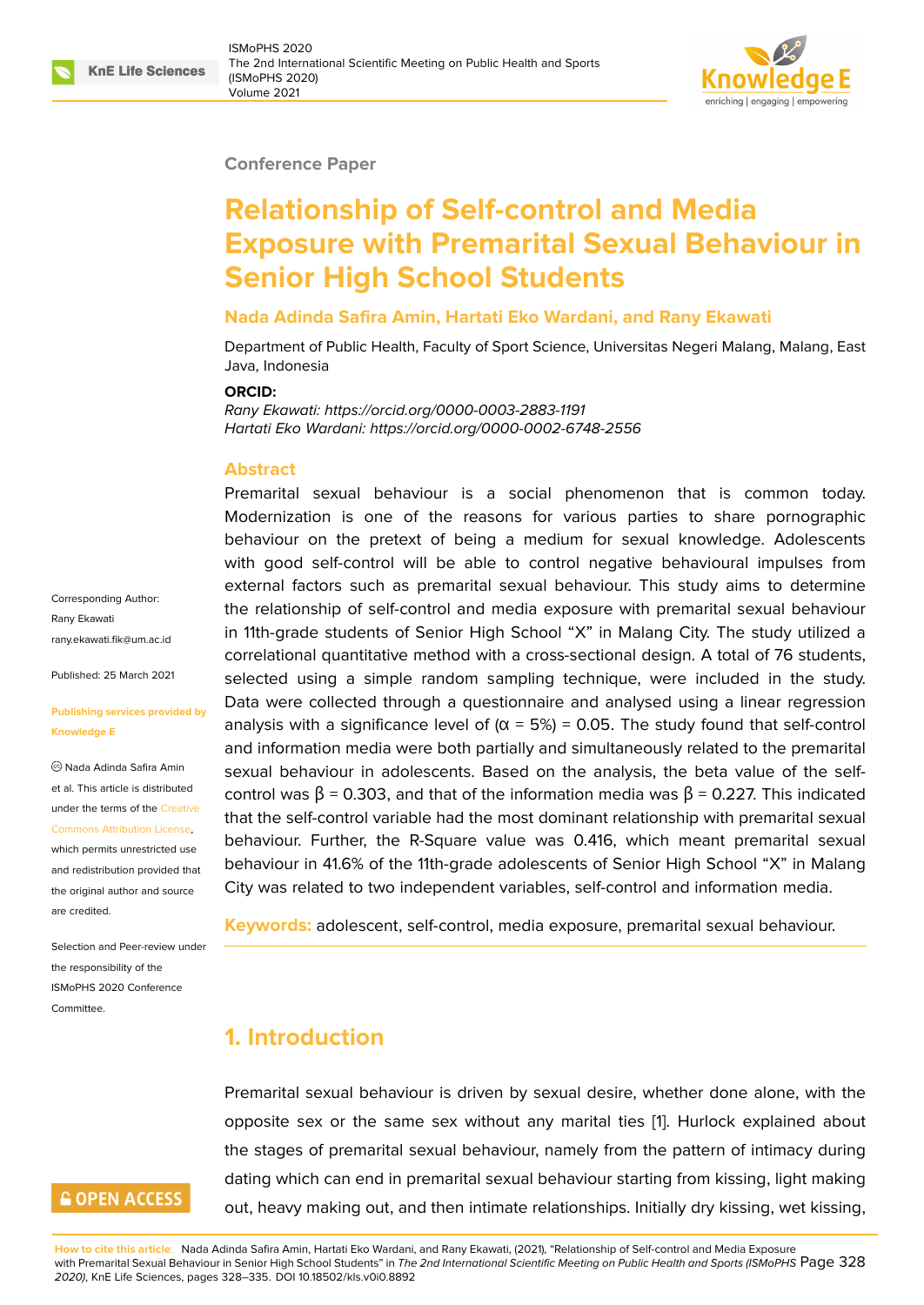kissing the neck (necking), after that rubbing the genitals (petting), trying to rub the penis against the lips of the vagina and so on until intercourse [2].

Based on the results of the 2010 population census, the population of Indonesian adolescents aged 10-19 is 43.5 million people. The number of teenagers in the world is 1.2 billion of the world's population [3]. Self-control is a pers[on](#page-6-1)'s ability to organize, guide, regulate and control all behaviour for a positive impact [4]. Several studies have reported that the existence of good self-control can be used as a protective factor for adolescents towards a more positive [lif](#page-6-2)e [5]. On the other hand, in several studies, adolescents with low levels of self-control showed higher ri[sk-](#page-6-3)taking behaviour and tended toward risky sexual behaviour in adolescents [6].

There are various consequences due to [p](#page-6-4)roblems with premarital sexual behaviour by adolescents, from unwanted pregnancy and sexually transmitted diseases. Modernization is one of the reasons by various parties to spr[ea](#page-6-5)d pornographic on the pretext of being a medium for sexual knowledge. Starting from print media such as books and magazines containing pornographic contexts and electronic media such as the internet (social media) and pornographic films made as an excuse for sexual education so that adolescents who enter the age with a high sense of sexual knowledge will be easily affected by stimuli that are proactive and too indulgent. As a result of exposure to pornographic media that is too proactive, adolescents can be aroused to have premarital sexual relations due to support from various media that contain pornographic contexts [1]. According to Indonesian Youth Statistics data, adolescents with the age group 16-18 years are the highest age group who access the internet compared to other age groups with a percentage of 78.90%. This data explains that adolescents are closely related to i[n](#page-6-0)formation media, especially internet-type media [7]. Research and Development for Health and UNESCO reported that 56% of Indonesian adolescents have had premarital sex. As for other results, Indonesian teenagers who have been exposed to pornography are 96.7% and addicted to pornography as much a[s 3](#page-6-6).7% [8].

Malang is an area in East Java with the second highest prevalence rate after Surabaya which has HIV / AIDS cases with 890 HIV / AIDS cases [9]. Then according to KPA (AIDS Prevention Commission) data at the Malang City Health Of[fic](#page-6-7)e in the 2018 Malang City HIV case report there were 1,165 cases with the highest incidence spread in Blimbing District, namely 307 cases, then Lowokwaru District 25[1 c](#page-6-8)ases, Sukun 243 cases, Klojen 200 cases, and Kedungkandang 164 cases. Based on an interview with the Sektap (Permanent Secretariat) of KPA Malang City, data on HIV cases with specific age levels cannot be disseminated because it is the privacy of the patient. However, the Sektap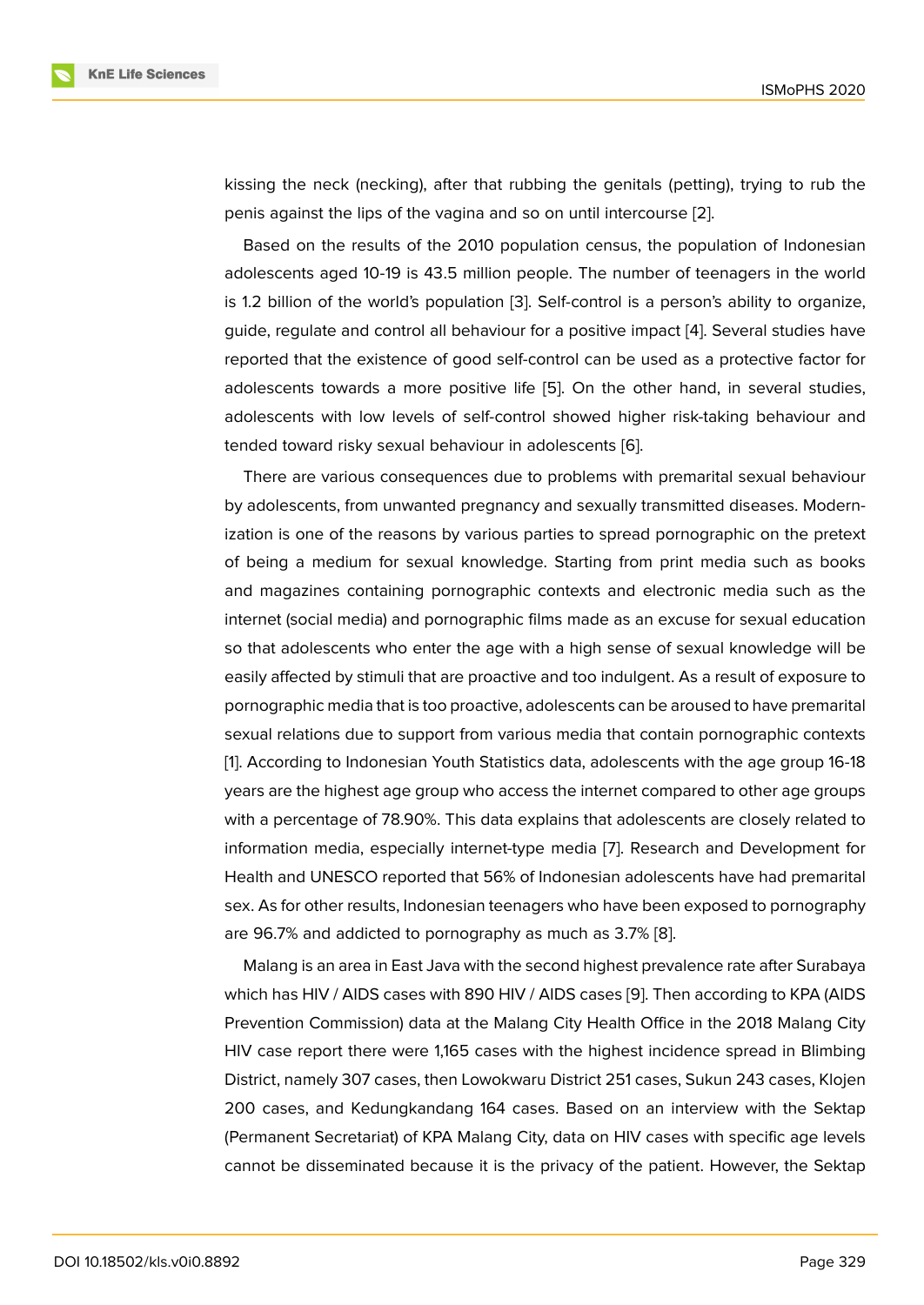KPA of Malang City explained that the highest data on HIV cases in Malang City with the level of adolescence (high school students) was in Lowokwaru District [10].

# **2. Material and Method**

This study aims to see how the relationship between self-control and exposure information media with premarital sexual behaviour of adolescents class XI senior high school "X 'in Malang City. This research is correlational quantitative observational with cross sectional research design. In taking the sample, this study used simple random sampling technique. Samples obtained was 76 students. The instrument used was a questionnaire. Analysis uses linear regression. This research has passed the ethical test by the Health Research Ethics Committee of the University of Muhammadiyah Malang.

## **3. Results**

Table 1 contains the characteristics of the respondents. Characteristics of respondents was found that dominant was female 53 students (69.7%), the dominant age of the respondents was 17 years old 39 students (51.3%) and a total of 76 respondents (100%) were Muslim.

| No. | <b>Characteristics</b> | $\mathbf n$ | %    |
|-----|------------------------|-------------|------|
|     | <b>Sex</b>             |             |      |
|     | Boy                    | 23          | 30.3 |
|     | Girl                   | 53          | 69.7 |
| 2   | Age (yr)               |             |      |
|     | 15                     | 1           | 1.3  |
|     | 16                     | 36          | 47.4 |
|     | 17                     | 39          | 51.3 |
| 3   | <b>Religion</b>        |             |      |
|     | <b>Muslim</b>          | 76          | 100  |

TABLE 1: Characteristics respondents.

Source: Author's own work.

Table 2 contains respondents answer for questionnaire. Respondents' more dominant self-control was self-control at a moderate level with a frequency of 42 students (55.3%), and the dominant exposure to information media was exposure to information media at a moderate level with 34 students (44.7%) then premarital sexual behaviour of adolescents. the dominant one was premarital sexual behaviour at a low level with 68 students (89.5%).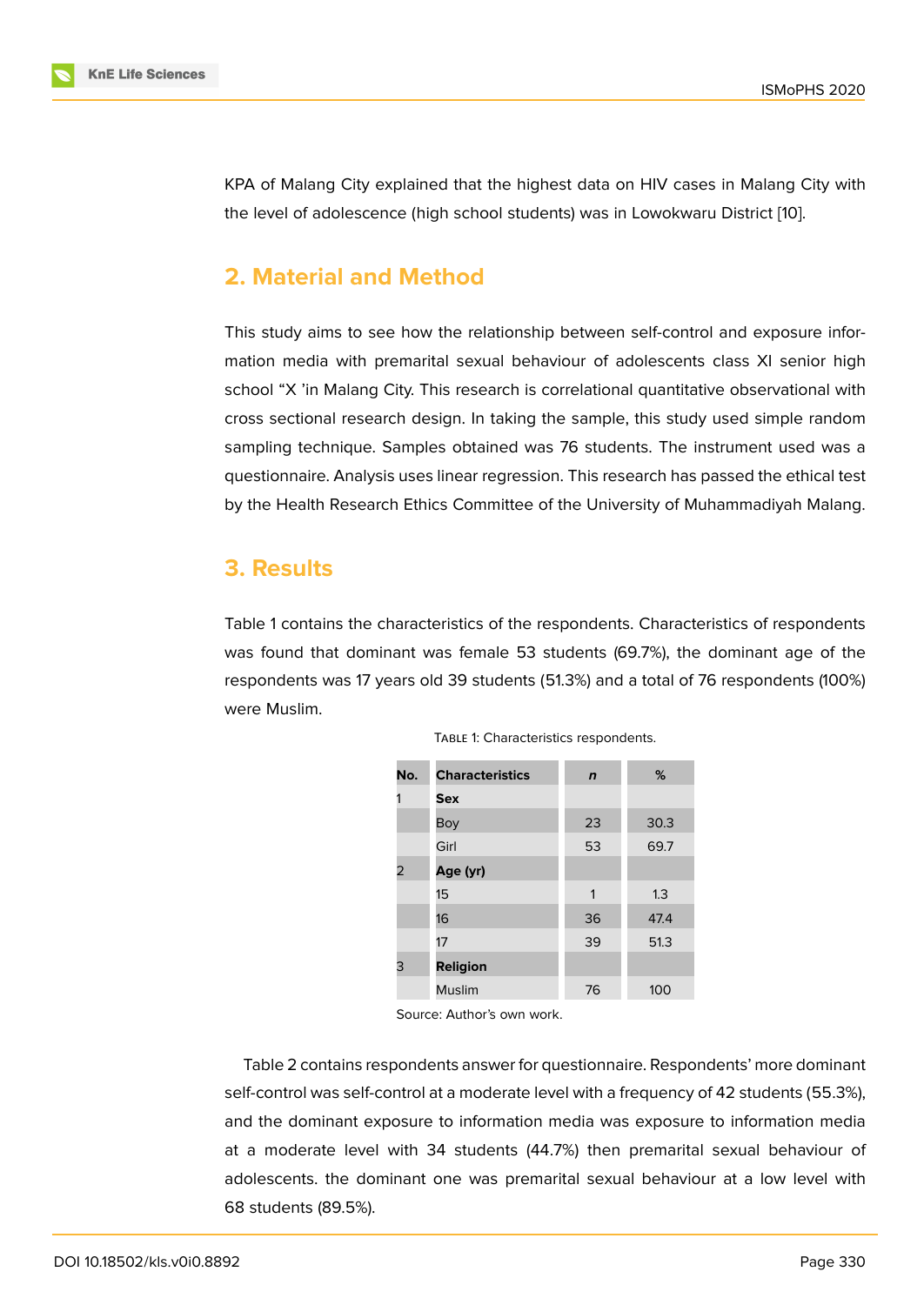

TABLE 2: Respondents' answer about questionnaire.

Source: Author's own work.

Bivariate analysis showed that the correlation between self-control and premarital sexual behaviour (r=0.521) was categorized as moderate, as well as the correlation between media exposure and premarital sexual behaviour (r=0.456) (Table 3.).

|  |  |  |  | TABLE 3: Result of bivariate analysis. |  |
|--|--|--|--|----------------------------------------|--|
|--|--|--|--|----------------------------------------|--|

| No.                        | <b>Variables</b> | <b>Sig</b> |       |  |
|----------------------------|------------------|------------|-------|--|
|                            | Self-control     | $0.004*$   | 0.521 |  |
| 2                          | Media exposure   | $0.11*$    | 0.456 |  |
| *Pearson correlation       |                  |            |       |  |
| Source: Author's own work. |                  |            |       |  |

The result of multiple regression linear analysis showed that self-control and media exposure persisted in the final model as predictor of premarital sexual behaviour (pvalue < 0.05). It could be seen in Table 4.

TABLE 4: Result of regression linear.

| <b>Model</b> |                | <b>Unstandardized Coefficients</b> |                   | <b>Standardized</b><br><b>Coefficients</b> | t     | Sig.  | <b>R</b> square |
|--------------|----------------|------------------------------------|-------------------|--------------------------------------------|-------|-------|-----------------|
|              |                | в                                  | <b>Std. Error</b> | <b>Beta</b>                                |       |       |                 |
|              | (Constant)     | 20.965                             | 8.490             |                                            | 2.469 | 0.016 |                 |
|              | Self-control   | 0.196                              | 0.070             | 0.303                                      | 2.802 | 0.006 | 0.416           |
|              | Media exposure | 0.395                              | 0.188             | 0.227                                      | 2.103 | 0.039 |                 |

Source: Author's own work.

DOI 10.18502/kls.v0i0.8892 Page 331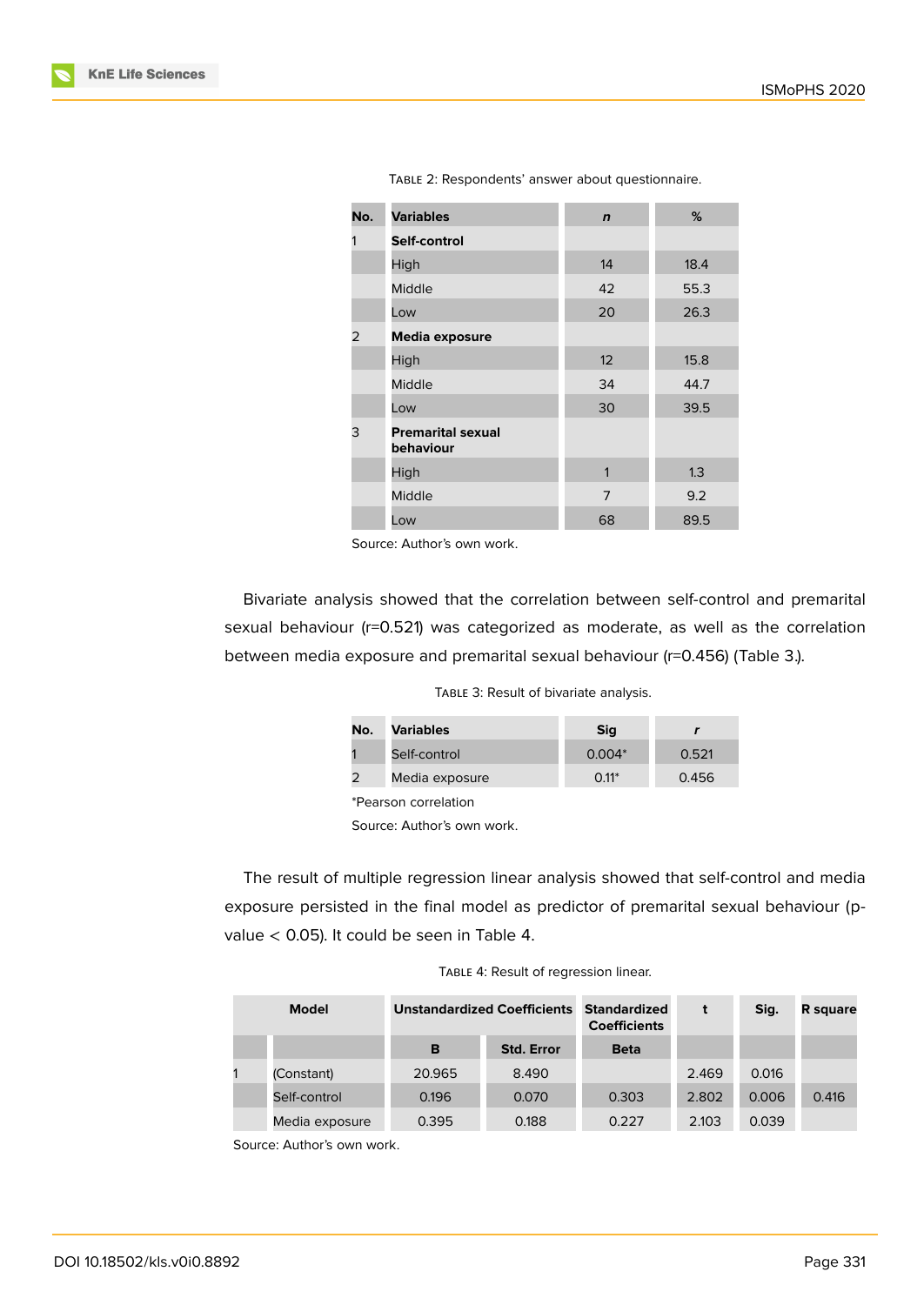### **4. Discussion**

The relationship between information media and adolescent premarital sexual behaviour shows that the results of bivariate analysis on the Pearson correlation test resulted in a value of  $p = 0.011$  <0.05, which means that there is a significant correlation between information media and premarital sexual behaviour. The analysis table also shows the value of  $r = 0.456$ , which means that r lies between 0.51 - 0.75 which states that the degree of relationship between information media and premarital sexual behaviour is moderate.

Hypothesis test on the partial test (t test) obtained the significance value of the relationship is 0.039 <0.05, which means that the information media partially has a significant relationship with premarital sexual behaviour in adolescents. There is a relationship between information media and premarital sexual behaviour among adolescents.

Another research has same findings that there is a relationship between exposure to information media and adolescent sexual behaviour at high school students, the results of the analysis stated that 59 students of the total respondents who were exposed to pornographic media tended to engage in risky sexual behaviour [11]. Another research found similar, there was a relationship between mass media exposure and premarital sex behaviour of class X adolescents at SMA Muhammadiyah 2 Tangerang [12].

The simultaneous relationship between information media a[nd](#page-6-9) information media with premarital sexual behaviour of adolescents based on the results of multivariate analysis using multiple linear regression test results obtained a beta value of  $β = 0.303$ for self-control variables and  $β = 0.277$  for information media variables, seen from the beta value of self-control variables. greater than the beta value of the information media variable which indicates the self-control variable has the most dominant relationship with the dependent variable.

Based on the above statement which explains that the self-control variable is the variable that has the most dominant relationship with the dependent variable, this is supported by another research which found that adolescents with the ability to control their sexual desires tend to have positive behaviour and are not easily influenced by external factors [13]. For example, a teenager with good self-control will not kiss until they have sex (sexual intercourse) during courtship.

Then the hypothesis testing on the F test resulted in a significance value of the relationship was [0.0](#page-7-0)02 <0.05, which means that simultaneous self-control has a significant relationship with premarital sexual behaviour in adolescents class XI SMA "X" in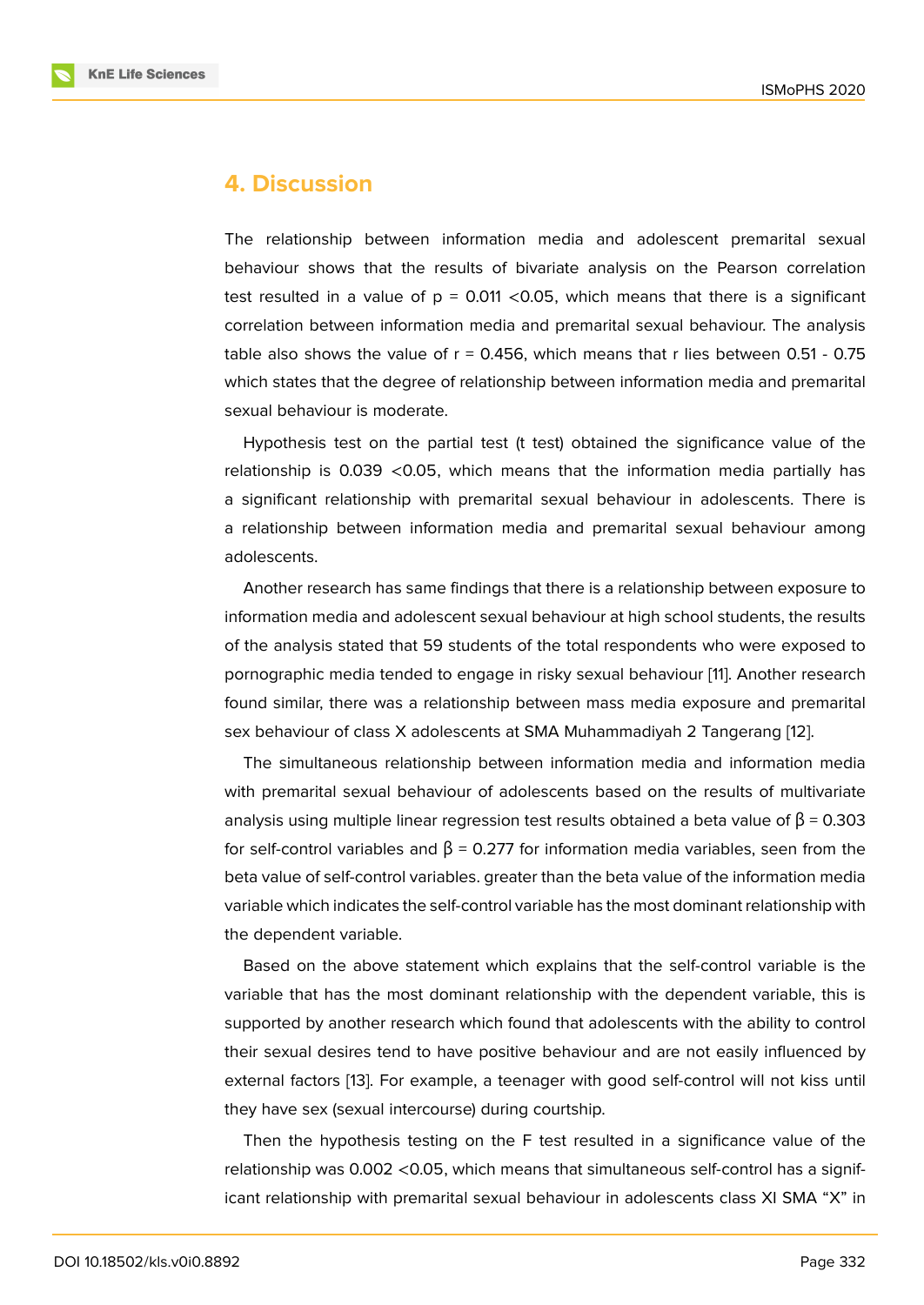Malang City. There is a correlation between self-control and premarital sexual behaviour in adolescents. Furthermore, from the determination coefficient test, it is known that the value of R-Square is 0.416. This means that 41.6% of premarital sexual behaviour among adolescents is related to the two independent variables, namely self-control and information media. Adolescents are related to several factors that become the reasons for adolescents to commit sexual behaviour. self-control regarding sexuality because of the perceived sexual urge [14]. Self-control attitudes and premarital sexual behaviour has significant correlation [15].

# **5. Conclusion**

There is a strong relationship between self-control and premarital sexual behaviour partially, and there is a moderate relationship between information media and premarital sexual behaviour, and at the simultaneous level of relationship the two independent variables have a simultaneous relationship with the dependent variable, and self-control is the independent variable which has a dominant relationship with the dependent variable. Then the percentage of the relationship between the independent variable and the dependent variable is 0.416, which means that 41.6% of the premarital sexual behaviour of adolescents is related to the two independent variables and 58.4% is related to other variables not examined. Government can activate PKPR (Youth Care Health Service) in schools that have not implemented and activate a system of restricting access to pornographic content for children under legal age. The school can add education about adolescent reproductive health and the dangers of premarital sexual behaviour so that adolescents are more alert and take care of themselves. Academics and science can carry out further research in terms of premarital sexual behaviour of adolescents with more independent variables to obtain a more real phenomenon and picture related to adolescent premarital sexual behaviour. For students, it can increase religiosity, get closer to God so that they are not easily tempted and maintain and improve self-control that is already in themselves, also divert free time to their hobbies and focus more on the study that is being undertaken.

# **Ackowledgment**

None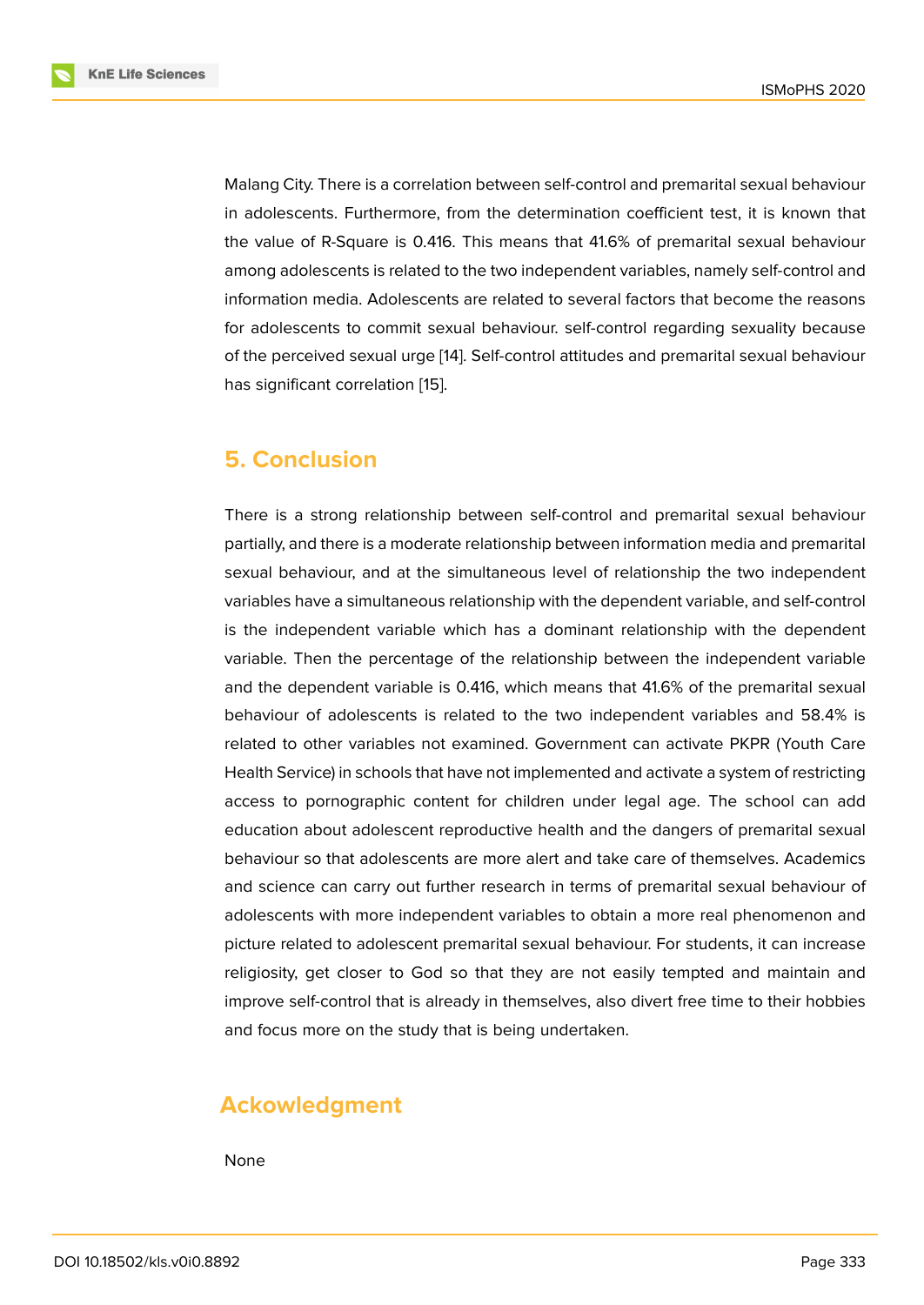### **Conflict of Interest**

There is no conflict of interest.

### **References**

- [1] Hutama, J. P., Karyani, U. (2016). *Hubungan Antara Kontrol Diri dengan Perilaku Seks Bebas pada Remaja*. Surakarta: Universitas Muhammadiyah Surakarta.
- <span id="page-6-0"></span>[2] Alfiyah, N., Solehati, T. and Sutini, T. (2018). Gambaran Faktor-Faktor yang Berhubungan dengan Perilaku Seksual Pranikah pada Remaja SMP. *Jurnal Pendidikan Keperawatan Indonesia*, vol. 4, issue 2, pp. 131–9.
- <span id="page-6-1"></span>[3] WHO. (2014). WHO Calls for Stronger Focus on Adolescent Health. Retrieved from https://www.who.int/mediacentre/news/releases/2014/focus-adolescent-health/en/.
- <span id="page-6-2"></span>[4] Ghufron, M. N. and Risnawati, R. (2010). *Teori-Teori Psikologi*. Jogjakarta: Ar-Ruzz [Media Group.](https://www.who.int/mediacentre/news/releases/2014/focus-adolescent-health/en/.)
- <span id="page-6-3"></span>[5] Peviani, K. M., *et al*. (2019). Intergenerational Transmission of Delay Discounting: The Mediating Role of Household Chaos. *Journal of Adolescent,* issue 72, pp. 83–90.
- <span id="page-6-4"></span>[6] Quinn, P. D. and Fromme, K. (2010). Self-Regulation as a Protective Factor against Risky Drinking and Sexual Behavior. *Psychology of Addictive Behaviors.*, vol. 24, issue 3, pp. 376–85.
- <span id="page-6-5"></span>[7] BPS. (2017). *Statistik Pemuda Indonesia 2017*. Jakarta. Badan Pusat Statistik.
- [8] BKKBN. (2017). *Laporan SDKI 2017 Remaja*. Jakarta: BKKBN.
- <span id="page-6-7"></span><span id="page-6-6"></span>[9] BPS. (2017). *Jumlah Kasus Penyakit Menurut Kabupaten/Kota dan Jenis Penyakit di Provinsi Jawa Timur, 2018.* Retrieved from https://jatim.bps.go.id/statictable/2019/ 10/09/1674/jumlah-kasus-penyakit-menurut-kabupaten-kota-dan-jenis-penyakit-diprovinsi-jawa-timur-2018-.html.
- <span id="page-6-8"></span>[10] Dinas Kesehatan Kota Malang. (2018). *Lapor[an Kasus HIV Kota Malang Tahun 2018](https://jatim.bps.go.id/statictable/2019/10/09/1674/jumlah-kasus-penyakit-menurut-kabupaten-kota-dan-jenis-penyakit-di-provinsi-jawa-timur-2018-.html)*. [Malang: Dinkes Kota Malang.](https://jatim.bps.go.id/statictable/2019/10/09/1674/jumlah-kasus-penyakit-menurut-kabupaten-kota-dan-jenis-penyakit-di-provinsi-jawa-timur-2018-.html)
- [11] Dana, R. R. and Wijayanti, A. C. (2017). *Menganalisis Tingkat Pengetahuan, Sikap, Dan Paparan Media Informasi Terhadap Perilaku Seksual Remaja Di SMP N 2 Mojosongo Boyolali.* Surakarta: Universitas Muhammadiyah Surakarta.
- <span id="page-6-10"></span><span id="page-6-9"></span>[12] Purnomo, S. T. and Mustikawati, I. S. (2014). Hubungan Pengetahuan dan Keterpaparan Media dengan Perilaku Seks Pranikah Remaja di SMA Muhammadiyah 2 Tangerang. *Indonesian of Health Information Management Journal*, vol. 2, issue 1, pp. 30-9.